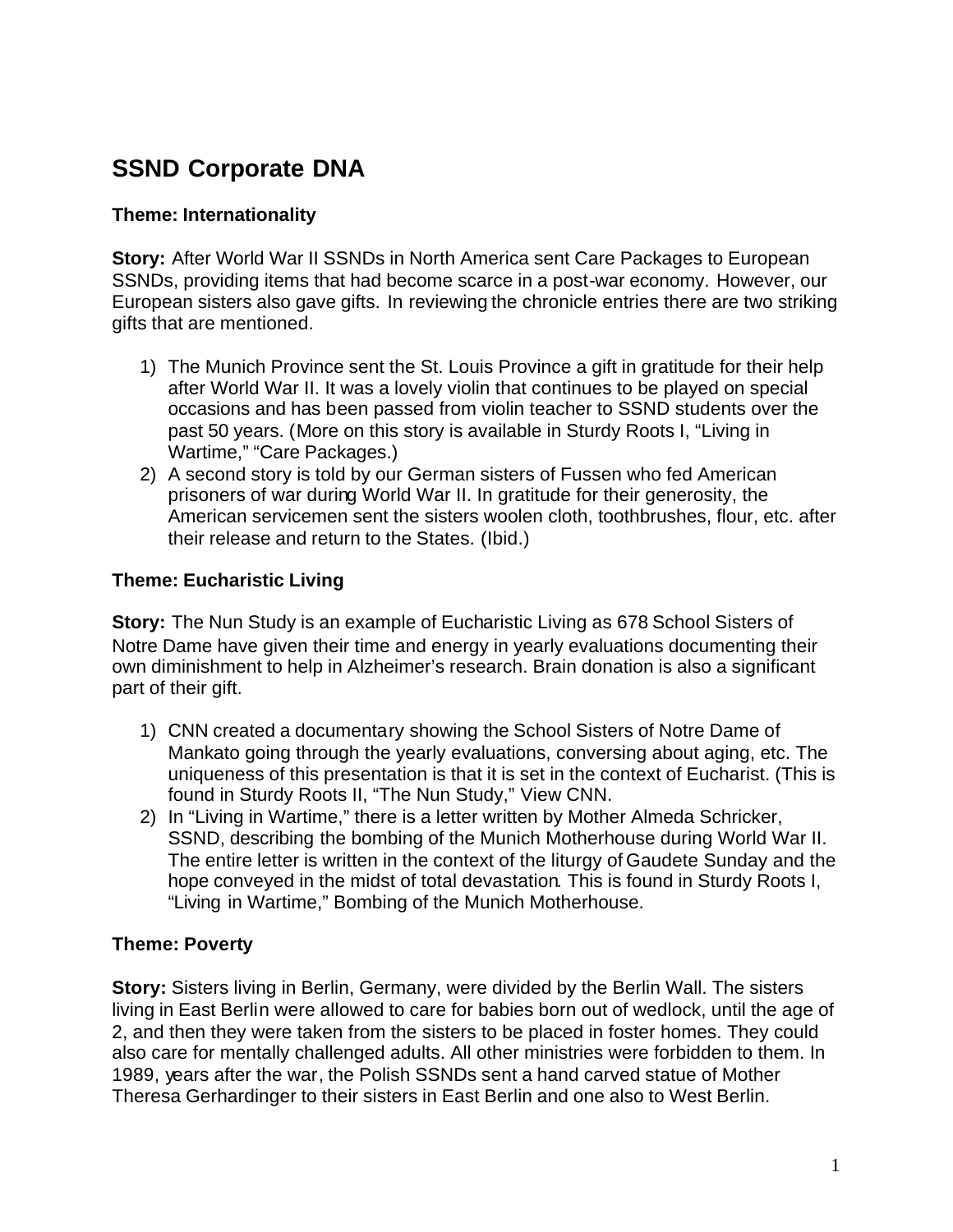Read the story of the difficulties the German sisters in East Berlin had in receiving the statue from their Polish sisters. (This can be found in Sturdy Roots II under "Communism," Statue of Mother Theresa.)

#### **Theme: Ministry to Immigrants**

**Story:** One of the constant aspects of SSND ministry has been service to immigrants. From the beginning Mother Theresa and Mother Caroline were both conscious of serving German immigrants primarily through education.

- 1) Read their letters on first-impressions of American Children found in Sturdy Roots I, "Education," American Children.
- 2) Look at Sturdy Roots II, "Expansion," Immigrants, and choose one story related by SSNDs currently working with immigrants in the U.S. and South America.

## **Theme: Fostering the Role of Women in the Church**

**Story:** Mother Theresa was one of the first women in church history to lead a women's congregation with no male director over her. This desire for justice within the Catholic Church is based on Jesus' respect for the gifts of women, found in the New Testament.

- 1) Read one letter that Mother Theresa and her council wrote to Pope Pius IX asking for his consideration of this "new" way to govern women religious.
- 2) Consider her role of reconciliation with the hierarchical church throughout her turmoil in attempting to dialogue. This can be found in Sturdy Roots II, "Being Church."

#### **Theme: Love of Earth and Respect for Creation**

**Story:** Consider the life of Dorothy Olinger, SSND, and her education on the Universe Story as related in Sturdy Roots II, "Voices of Change." In her essay she describes herself as very conservative and doing only what would be approved by authority. A precious moment is related in her biography that changed her life and ministry.

- 1) Read her essay and note how eating an apple opened her to a new paradigm, a cosmic consciousness that energized her educational ministry.
- 2) The importance of Earth and all creation is part of the mandate for the congregation in the next five years. Share the mandate as found in Sturdy Roots II, "Creative Fidelity," Chapter Themes, 22<sup>nd</sup> General Chapter. This lets our public know what our priorities are for the next five years internationally.